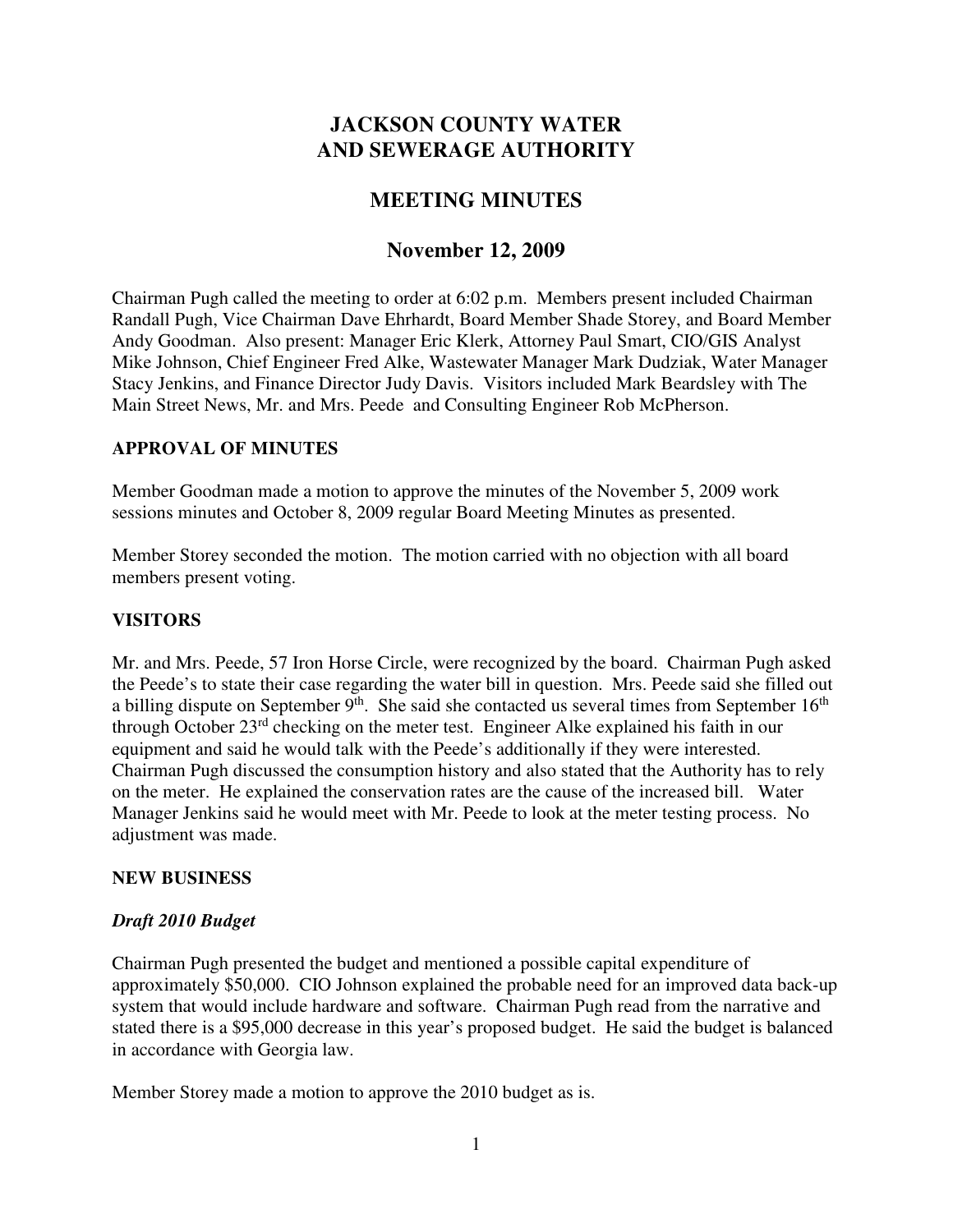The motion was seconded by Vice Chairman Ehrhardt. The motion carried with no objection with all board members present voting.

## *Write Down of Non-Collectible Receivables*

Chairman Pugh explained the proposal to write down \$161,850.44 of receivables that go back several years. Any amounts collected from the write-offs will be deposited into the capital reserve.

Member Storey made a motion to approve the write-down of current receivables.

The motion was seconded by Vice Chairman Ehrhardt. The motion carried with no objection with all board members present voting.

## *Connection Fee Payment Policy*

Chairman Pugh presented the details of the connection fee payment policy.

Member Storey made a motion to approve the connection fee payment policy.

The motion was seconded by Member Goodman. The motion carried with no objection with all board members present voting.

## *Fire Hydrant Meter Rental Agreement*

Manager Klerk presented the details of the fire hydrant meter rental agreement including the instructions to the customer to keep the meter valve closed when transporting. Member Goodman asked how often we rent these meters. Manager Klerk said when construction was booming all ten meters would be out at the same time. He said now we rent them only several times a year.

Board Member Goodman made a motion to amend the fire hydrant meter rental agreement, which included an increase in the deposit fees.

The motion was seconded by Vice Chairman Ehrhardt. The motion carried with no objection with all board members present voting.

#### *Engineering Study on Potential Reservoir*

Consulting Engineer McPherson explained that in November of 2007 phase one was completed. In August of 2008 an application was completed. Prior to submitting that application, the state notified them that state money has been removed. Consulting Engineer McPherson presented a final report on the phase two findings of the Water Resource Master Plan (enclosure). He recommended reservoir number four or a combination of number four and five in phases.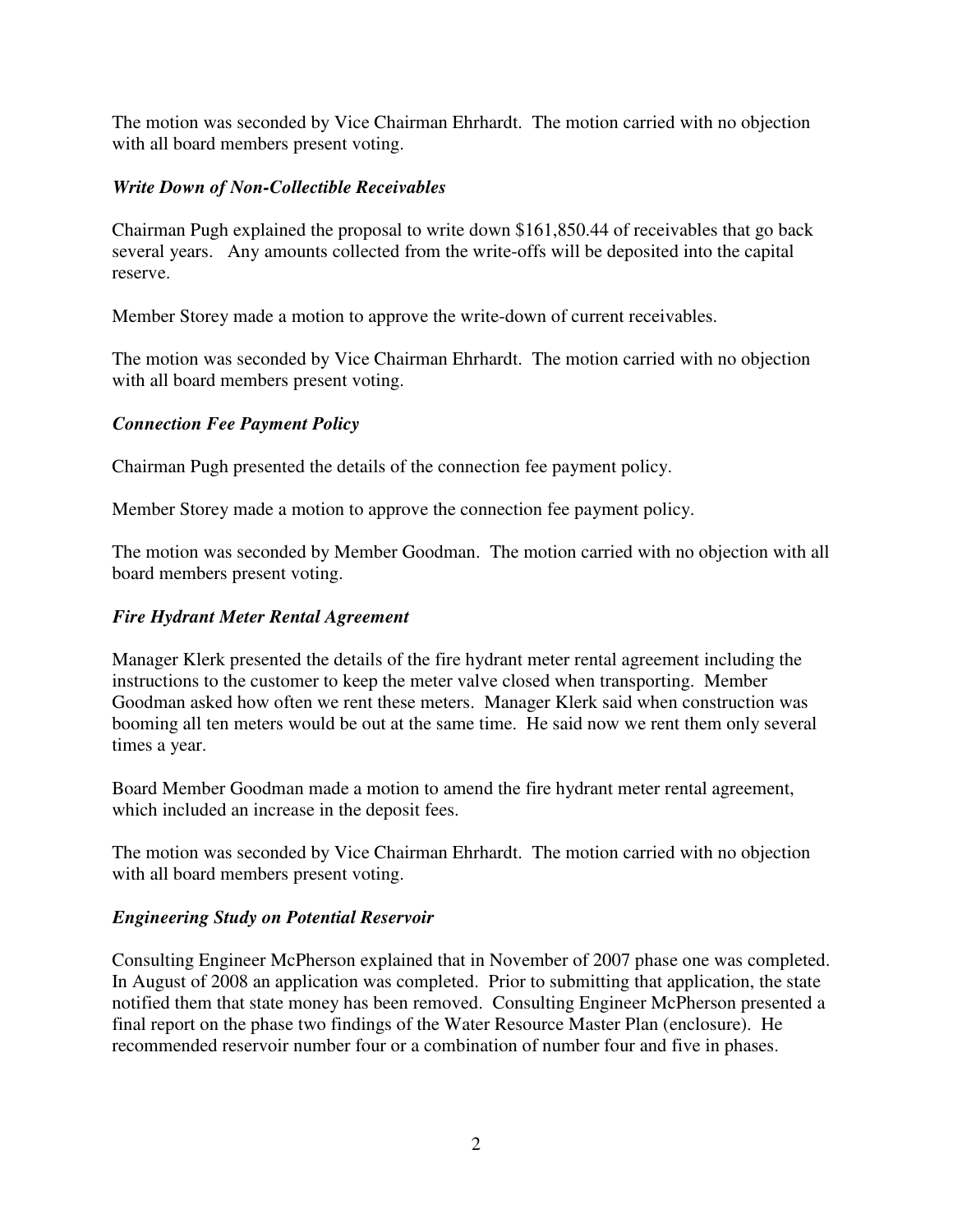Chairman Pugh asked Engineer McPherson if they started the project with projected water needs in mind for the growth of the county. Engineer McPherson said that is correct. Chairman Pugh asked based on the scope of work that was presented, if this phase is complete? Engineer McPherson said yes. Chairman Pugh said we have completed the first phase looking at future water needs for Jackson County. Engineer McPherson said the next phase would be a more detailed analysis of sites four and five, and that a phased approach to the development of four and five is an option It was questioned and noted by Manager Klerk that site number three was probably no longer under consideration due to the tremendous projected costs associated with it, particularly the wetland mitigation requirements alone costing \$72,000,000. Engineer McPherson acknowledged that this is so. He added that after a detailed analysis of four and five is completed you would go forward with obtaining the permits and then land acquisition. Chairman Pugh said regardless of the next step this is when the money part would take place and a substantial investment would have to be made. He said the Authority had no money or the ability to finance the project. He said funding is the problem the Authority is faced with and expected that the county was not in the position to fund the next step either.

Board Member Storey made a motion to table further action on the reservoir until money becomes available or there is further action from the county.

The motion was seconded by Goodman. The motion carried with no objection with all board members present voting.

### **OLD BUSINESS**

#### *Chris Jones – fire hydrant meter billing dispute*

Chairman Pugh touched on the details of the dispute and asked if we had contacted Mr. Jones with the settlement agreement. Water Manager Jenkins said he did contact Mr. Jones with the settlement amount and it was satisfactory.

Board Member Storey made a motion to approve the action of the staff.

The motion was seconded by Goodman. The motion carried with no objection with all board members present voting.

#### **MANAGER'S REPORT**

At the request of West Jackson Middle School, Water Manager Stacy Jenkins addressed a total of 200 students on October 27<sup>th</sup> in an effort to educate students on where their water comes from and how it gets to them. Stacy discussed water treatment processes and water conservation and answered a lot of questions. He also received a folder full of "thank you" cards from the students.

On a related subject, the Water authority has reserved a table at the Gordon Street School for the Jackson County School's Career Day on November 20<sup>th</sup>.